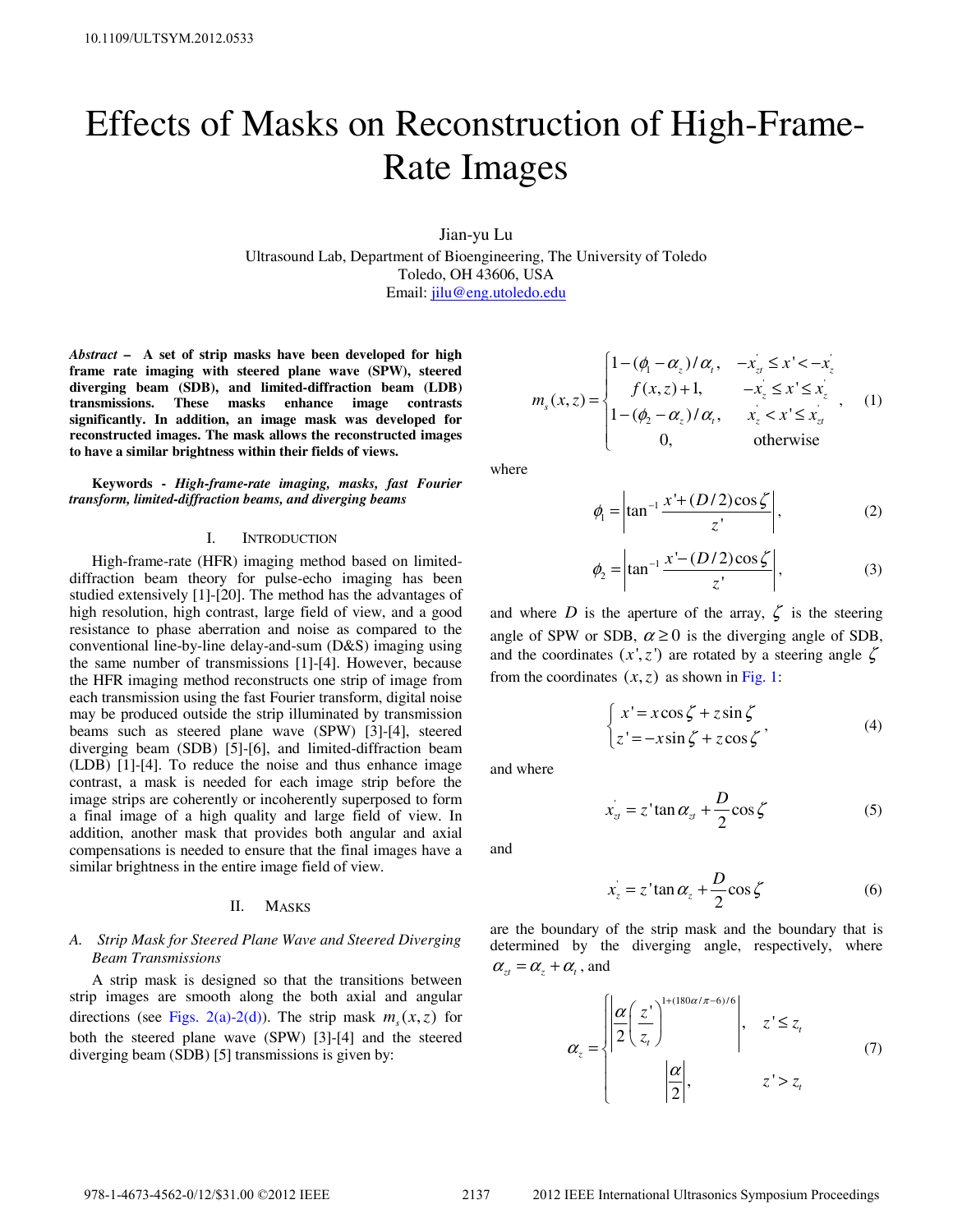and

$$
\alpha_t = \frac{\zeta_s}{N-1},\tag{8}
$$

and where  $z_t = 120$  mm is a preset transition distance,  $\zeta_s \ge 0$  $(90^{\circ}$  in this paper) is the sector angle that determines the field of view of images, and  $N > 1$  is the number of transmissions to form a final image.



**Figure 1.** Rotation of coordinates from  $(x, z)$  to  $(x', z')$  by a steering angle  $\zeta$ .

The angular compensation within the area determined by the diverging angle is given by the following cosine function:

$$
f(x,z) = \begin{cases} A_{\alpha} \cos^{\frac{1+180\alpha}{15\pi}} \phi_{\alpha}, & z' \le z_{t} \\ A_{\alpha} \cos^{\frac{0.1+0.9\left(1-\frac{z'-z_{t}}{z_{c}}\right)+\frac{180\alpha}{15\pi}} \phi_{\alpha}, & z_{t} < z' \le z_{t_{c}}, (9) \\ A_{\alpha} \cos^{\frac{0.1+\frac{180\alpha}{15\pi}}{\phi_{\alpha}}}, & z' > z_{t_{c}} \end{cases}
$$

where

$$
A_{\alpha} = \frac{180\alpha}{3\pi} \left( 1 + \frac{180\alpha}{5\pi} \right) \tag{10}
$$

and

$$
\phi_{\alpha} = \frac{\pi x^{\prime}}{2x_{z}^{\prime}}
$$
\n(11)

are the amplitude and phase of the cosine function respectively,  $z_{tc} = z_t + z_c$ , and  $z_c = 10$  mm is a preset transition radius.

#### *B. Strip Mask for Limited-Diffraction Beam Transmission*

For limited-diffraction beam (LDB) transmission, the LDB aperture weighting needs to be converted to a corresponding steering angle. The relationship between the equivalent steering angle  $\zeta_c$  and LDB transmit aperture weighting parameter  $k_{x_r}$ at the center wave number  $k_c$  is given by:

$$
\zeta_c = \sin^{-1} \frac{k_{x_r}}{k_c} = \sin^{-1} \frac{k_{x_r} c}{2\pi f_c},
$$
\n(12)

where  $k_c = 2\pi f_c / c$ ,  $f_c$  is the center frequency, and *c* is the speed of sound.

Since in medical imaging, broadband transducers are used to achieve a high axial resolution, the steering angle has a range, i.e.,  $\zeta_i \leq \zeta \leq \zeta_h$ , where  $\zeta_i = \sin^{-1} \left[ k_{x_i} c / (2\pi f_i) \right]$  and  $\zeta_h = \sin^{-1} \left[ k_{x_r} c / (2\pi f_h) \right]$ , and where  $f_l$  and  $f_h$  are the low and high ends of the -6dB pass band of the transmit beam of the transducer.

Based on the relationship of the equivalent steering angles above, a strip mask is developed for LDB transmission as follows (see Figs.  $2(e)$ -2(f)):

$$
m_{s_{LDB}}(x, z) = \begin{cases} \sin^{p_0} \left( \frac{\pi}{2} \frac{x - x_i}{x_c - x_l} \right), & x_l \le x \le x_c \\ \sin^{p_0} \left( \frac{\pi}{2} \frac{x_h - x}{x_h - x_c} \right), & x_c < x \le x_h, \\ 0, & \text{otherwise} \end{cases}
$$
(13)

where

$$
x_{l} = \begin{cases} z \tan \zeta_{l} - \gamma D, & k_{x_{r}} \ge 0 \\ z \tan \zeta_{h} - \gamma D, & k_{x_{r}} < 0 \end{cases}
$$
(14)

and

*x*

$$
x_h = \begin{cases} z \tan \zeta_h + \gamma D, & k_{x_r} \ge 0 \\ z \tan \zeta_l + \gamma D, & k_{x_r} < 0 \end{cases}
$$
 (15)

and  $x_c = z \tan \zeta_c$  and  $z > 0$ , and where  $p_0 = 1$  and  $\gamma = 1$  in this study.

## *C. Image Mask for Axial and Angular Compensations*

The HFR imaging theory assumes that both transmit and receive beams are produced with an infinite aperture. However, any practical transducers always have a finite aperture. Therefore, a mask that provides both axial and angular amplitude compensations for reconstructed images is needed (see Fig. 3). In the HFR imaging method, strips of images obtained from individual transmissions can be coherently superposed to form a high quality final image. Since the widths of the strips are finite, they are superposed multiple times near the surface of transducers but are superposed fewer number of times at a larger depth. In addition, as the steering angle increases, the image strips become thinner and thus images may appear darker. Therefore, an image mask  $m<sub>i</sub>(x, z)$  is created to increase the "gain" at both larger depths and steering angles: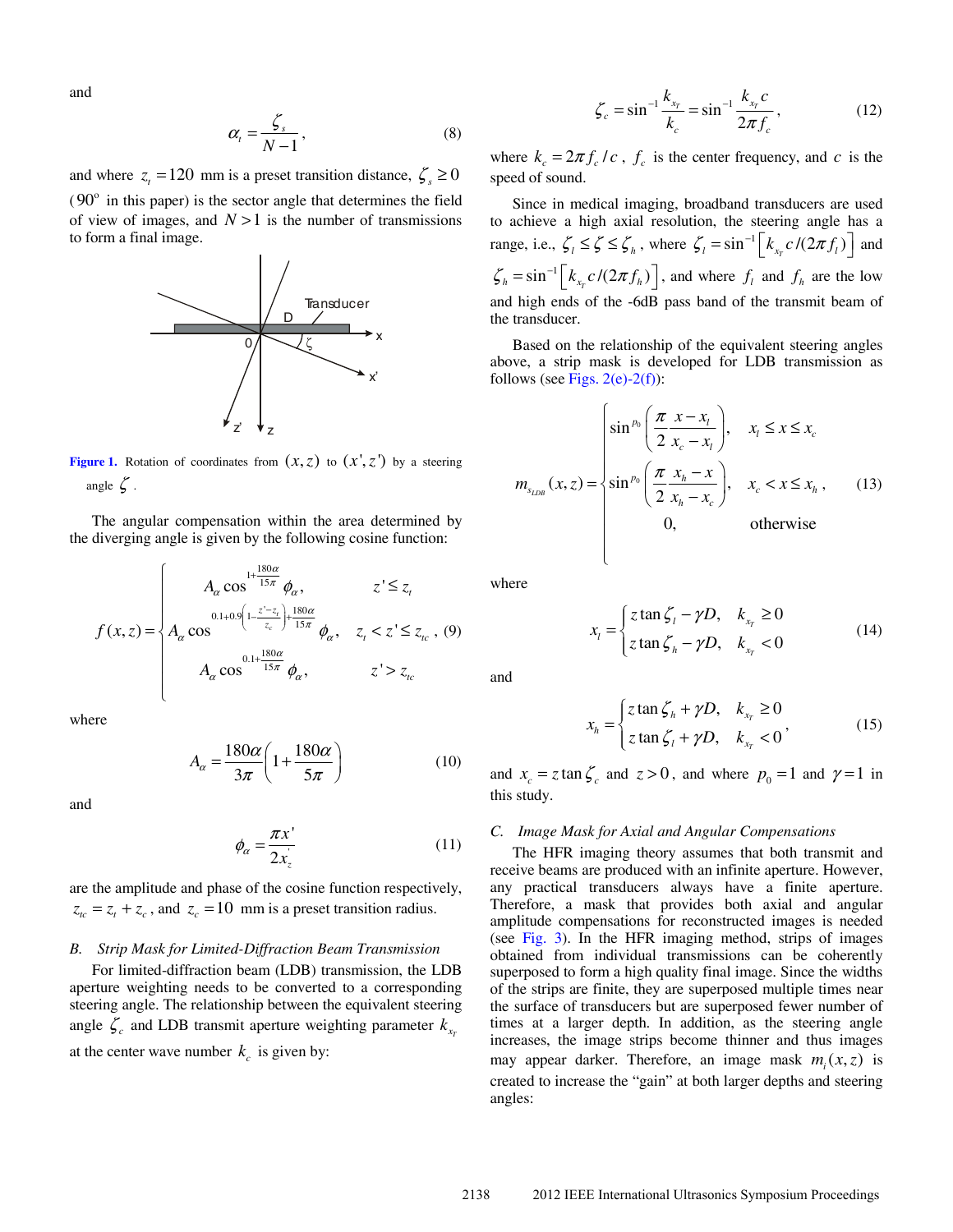$$
m_i(x, z) = \begin{cases} g(r_1) + 1, & |\phi| \le \phi_0 \\ g(r_1)q(\phi) + 1, & \phi_0 < |\phi| \le \zeta_s / 2, \\ 0, & \text{elsewhere} \end{cases} \tag{16}
$$

where

$$
g(r_1) = \left(\frac{r_1 - z_a}{\Delta_r}\right)^{p_1} \tag{17}
$$

and

$$
q(\phi) = 1 + (A_q - 1) \left( \frac{|\phi| - \phi_0}{\zeta_s / 2 - \phi_0} \right)^{p_2},
$$
 (18)

and where  $r_1 = \sqrt{x^2 + (z + z_a)^2} \le r_d + z_a$ ,  $z_a = (D/2)\cot(\zeta/2) \ge 0$  is the position of the apex that is behind the transducer,  $r_d$  is the maximum depth of the image,  $\phi = \tan^{-1} \left[ x/(z + z_a) \right]$  with  $|x| \leq z \tan(\zeta_s/2) + D/2$ ,  $\Delta_r = 0.3$  mm,  $p_1 = 1$ ,  $p_2 = 2$ ,  $A_q = 2$ , and  $\phi_0 = 20^\circ$ .



**Figure 2.** Strip masks for SPW, SDB (9 degree divergence), and LDB at both 0 (top row) and 45 degrees (botom row). The masks are normalized to the brightest point.



**Figure 3.** Image mask with both angular and axial amplitude compensations. The mask is normalized to the brightest point.

#### III. EXPERIMENT

An experiment was performed to show the effects of the masks developed above on the contrast of reconstructed images. In the experiment, radio-frequency (RF) echo signals were acquired with a home-made HFR imaging system for image reconstructions. A 128-element, 19.2-mm aperture, and 2.5-MHz linear array transducer of about 58% -6-dB pulseecho fractional bandwidth was used. An ATS539 phantom (ATS, Connecticut, USA) was used as a test object (Fig. 4). 11 (Fig. 5) and 91 (Fig. 6) transmissions respectively were used to obtain a final coherently superposed image of more than 90 degree field of view (about 486 and 325 frames/s for image depths of 120 and 180 mm respectively for 11 transmissions and about 58 and 39 frames/s for image depths of 120 and 180 mm respectively for 91 transmissions). Strip masks (Fig. 2) in addition to the angular and axial amplitude compensation mask (Fig. 3) were applied to the HFR images reconstructed with SPW, SDB (9 degrees), and LDB transmissions respectively (see Figs. 5 and 6). Notice that only 165 out of 180 mm of the image depth are displayed in the figure.



**Figure 4.** A cross-section of an ATS539 tissue-mimicking phantom showing the imaging areas of 120 mm and 165 mm depths with +/-45 degree field of view for the experiments. (Modified from Fig. 2 of the 2011 IEEE IUS diverging beam paper [5].)



Figure 5. Effects of masks on images reconstructed with the HFR imaging method with 11 transmissions. 50 dB log compression has been applied.